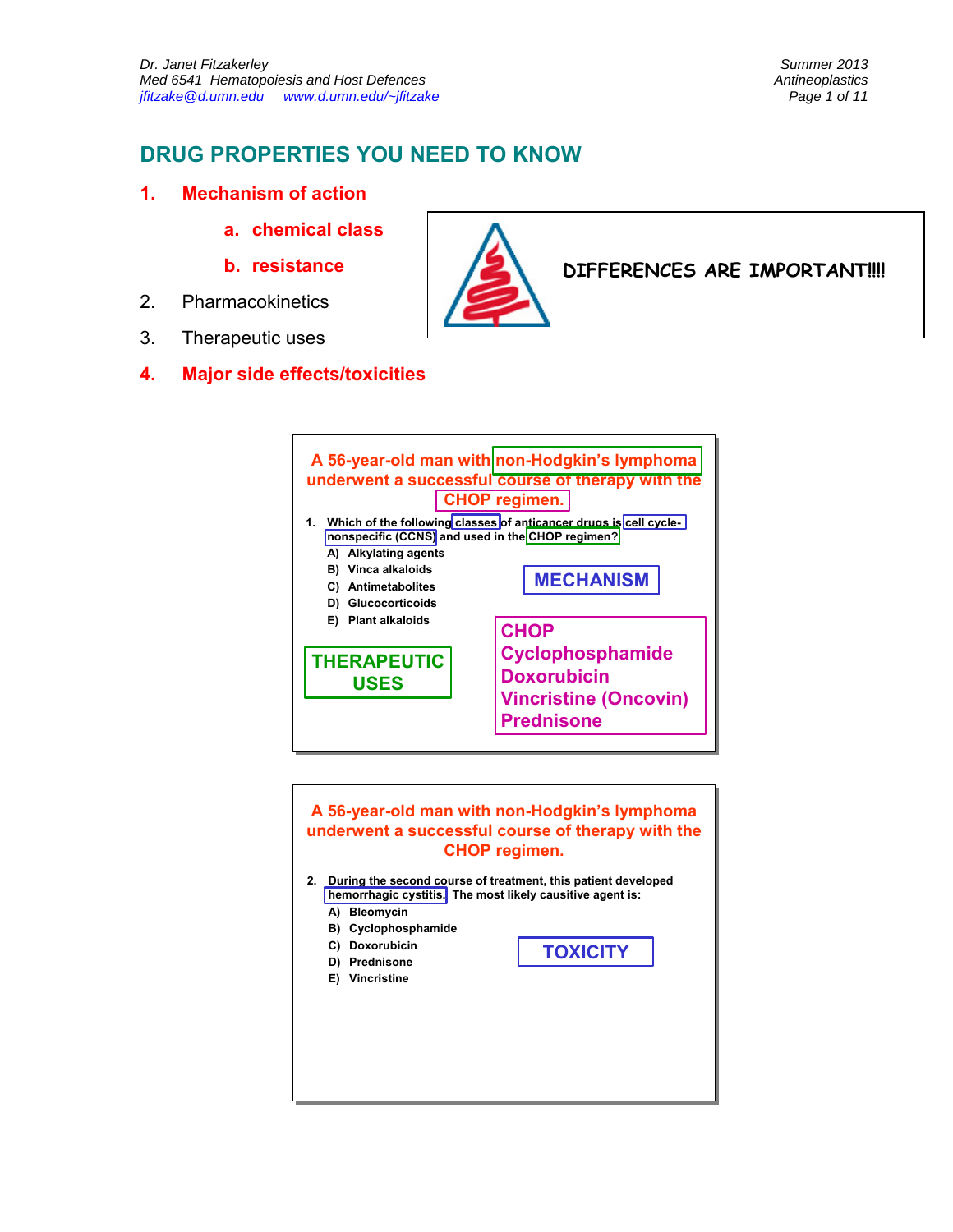# **NAMING CONVENTIONS**

| Folate analogues = TREX                                                         | METHOTREXATE, PEMETREXED,<br><b>PRALATREXATE</b>                                                                     |
|---------------------------------------------------------------------------------|----------------------------------------------------------------------------------------------------------------------|
| Antimetabolites = CITABINE and<br><b>ARABINE</b>                                | <b>CAPECITABINE, CLADARABINE,</b><br><b>CYTARABINE, FLUDARABINE,</b><br><b>GEMCITABINE</b>                           |
| Platinum-containing crosslinking agents =<br><b>PLATIN</b>                      | <b>CISPLATIN, CARBOPLATIN,</b><br><b>OXALOPLATIN</b>                                                                 |
| Anthracycline antibiotics = RUBICIN                                             | DAUNORUBICIN, DOXORUBICIN,<br><b>EPIRUBICIN, IDARUBICIN</b>                                                          |
| Nitrosoureas = MUSTINE                                                          | <b>CARMUSTINE (BCNU), LOMUSTINE</b><br>(CCNU)                                                                        |
| Taxanes = TAXEL                                                                 | PACLITAXEL, CABAZITAXEL,<br><b>DOCATAXEL</b>                                                                         |
| <b>Antibiotics = MYCIN</b>                                                      | <b>BLEOMYCIN, MITOMYCIN</b>                                                                                          |
| Camptothecins = TECAN                                                           | <b>IRINOTECAN, TOPOTECAN</b>                                                                                         |
| Vinca alkaloids = $VININE$                                                      | <b>VINBLASTINE, VINCRISTINE,</b><br><b>VINORELBINE</b>                                                               |
| $=$ LIMUS                                                                       | <b>TACROLIMUS, EVEROLIMUS,</b><br><b>TEMSIROLIMUS</b>                                                                |
| Monoclonal antibodies = MAB                                                     | too many to list here (there are others<br>used as antineoplastics besides the ones<br>you "need to know")           |
| Signal transduction inhibitors (block the<br>actions of tyrosine kinases) = NIB | DASATINIB, ERLOTINIB, GEFITINIB,<br><b>IMATINIB, LAPATANIB, NALOTINIB,</b><br><b>PAZOPANIB, SORAFENIB, SUNITINIB</b> |
| Protein inhibitors = $IB$                                                       | <b>BORTEZOMIB</b>                                                                                                    |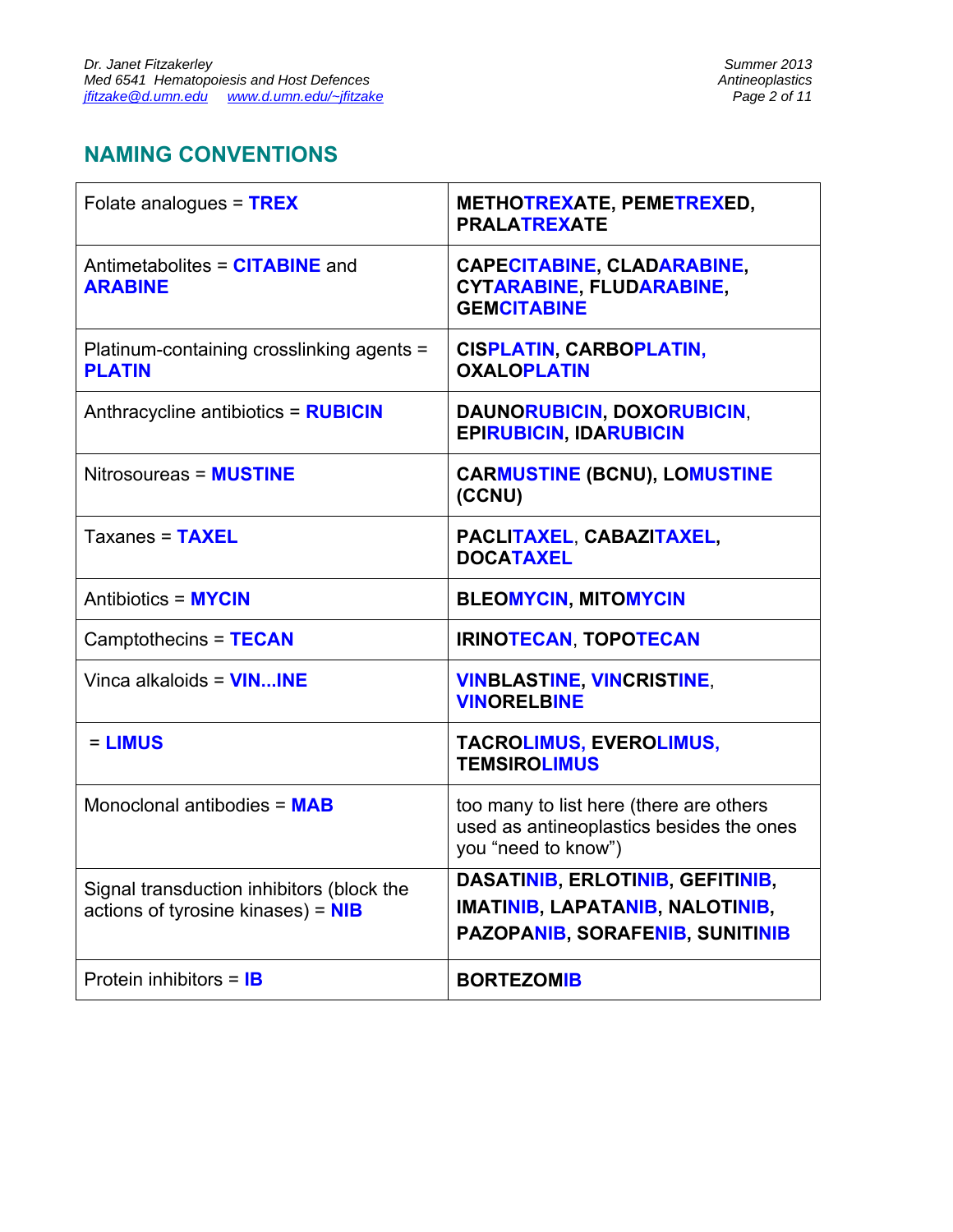**DRUGS YOU NEED TO KNOW** organized by chemical class = card colour (NB: Drugs in [] are related agents, parentheses indicate alternative names)

#### *METABOLITES & ANTIMETABOLITES*

**5-FLUOROURACIL [Capecitabine] 6-MERCAPTOPURINE [Azothioprine] 6-THIOGUANINE ALLOPURINOL CLADRABINE CYTARABINE (ARA-C) FLUDARABINE GEMCITABINE LEUCOVORIN METHOTREXATE [Pemetrexed,Pralatrexate]** 

#### *ALKYLATING AGENTS*

**BUSULFAN CARMUSTINE (BCNU) / LOMUSTINE (CCNU) CHLORAMBUCIL CYCLOPHOSPHAMIDE [Ifosfamide] DACARBAZINE MECHLORETHAMINE MELPHALAN PROCARBAZINE TEMOZOLAMIDE** 

#### *NATURAL PRODUCTS*

**BLEOMYCIN DOXORUBICIN [Daunorubicin, Idarubicin, Epirubicin, Mitoxantone] ETOPOSIDE IRINOTECAN / TOPOTECAN IXABEPILONE L-ASPARAGINASE MITOMYCIN PACLITAXEL [Docataxel, Cabazitaxel] VINBLASTINE [Vinorelbine] VINCRISTINE**

#### *IMMUNOSUPPRESSANTS*

**CYCLOSPORINE, TACROLIMUS PREDNISONE, DEXAMETHASONE EVEROLIMUS, TEMSIROLIMUS** 

### *THERAPEUTIC PROTEINS ("BIOLOGICS")*

**ALEMTUZUMAB L-ASPARAGINASE BEVACIZUMAB CETUXIMAB / PANITUMUMAB DENILEUKIN DIFTITUX ERYTHROPOIETIN [Darbepoietin, MPEGepoietin] FILGRASTIM [PEGFilgrastim] INTERFERON INTERLEUKIN 2 INTERLEUKIN 11 INTERLEUKIN-12 RITUXIMAB [Ibritumomab, Tositumomab] ROMIPLOSTIM SARGRAMOSTIM (GM-CSF) TRASTUZUMAB TUMOUR NECROSIS FACTOR** 

#### *MISCELLANEOUS*

**ARSENIC TRIOXIDE BEXAROTENE BORTEZOMIB CISPLATIN [Carboplatin, Oxaloplatin] ERLOTINIB, GEFITINIB HYDROXYUREA IMATINIB [Dasatinib, Nilotinib] LAPATINIB MESNA PAZOPANIB, SUNITINIB SORAFENIB THALIDOMIDE TRETINOIN VORINOSTAT**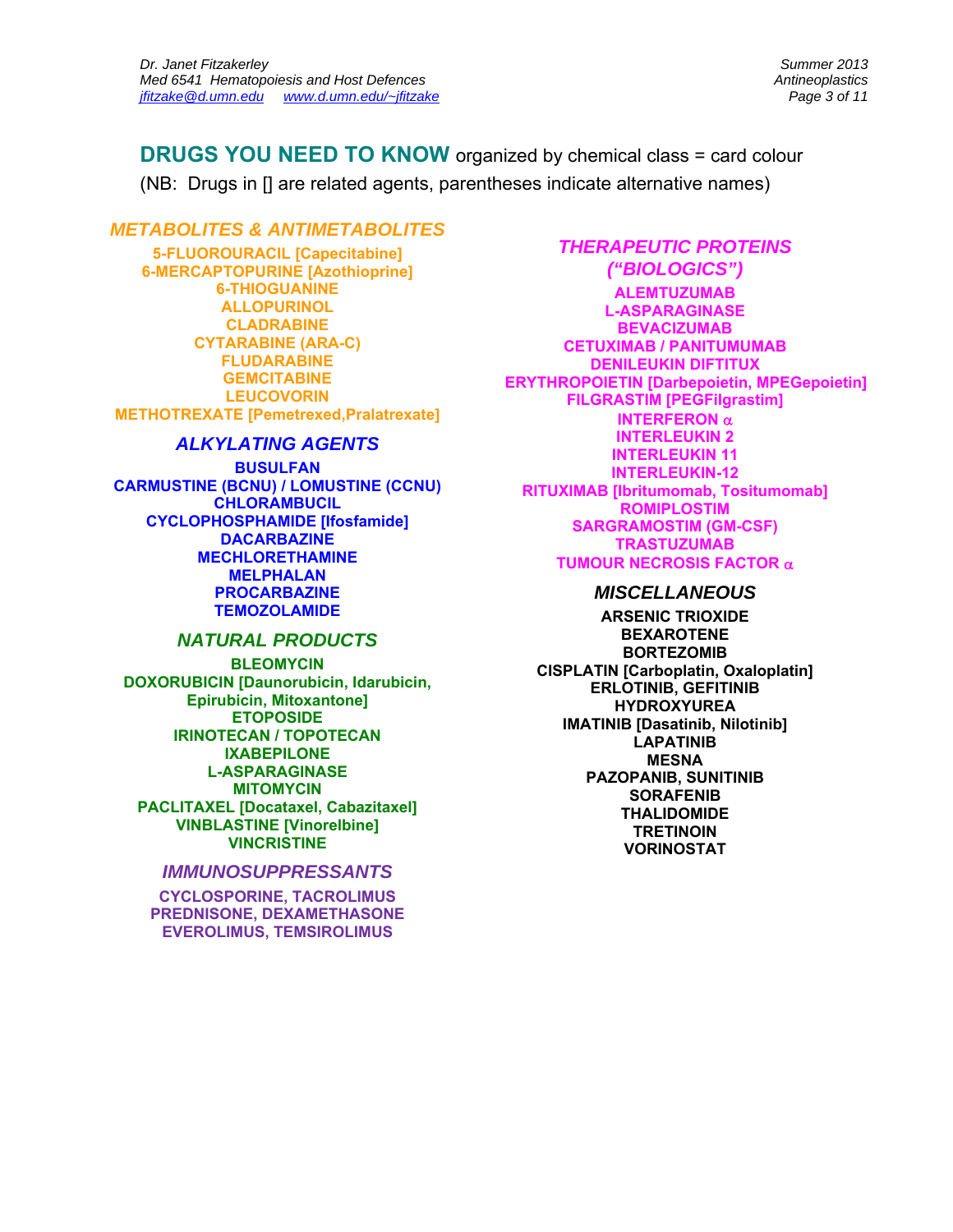| <b>ACTION</b><br>(label colour)                                   | <b>SITE</b>                                                                  | <b>MECHANISM</b>                                         | <b>DRUG</b>                                                                                                                                                                                            |
|-------------------------------------------------------------------|------------------------------------------------------------------------------|----------------------------------------------------------|--------------------------------------------------------------------------------------------------------------------------------------------------------------------------------------------------------|
|                                                                   | <b>Block nucleotide</b><br>L.<br>synthesis (both purines<br>and pyrimidines) | Inhibit dihydrofolate<br>reductase                       | Methotrexate<br>Pemetrexed<br>Pralatrexate                                                                                                                                                             |
|                                                                   | <b>Block purine synthesis</b><br>н.                                          | "Pseudofeedback<br>inhibition" of PNP and<br><b>PRPP</b> | 6-Mercaptopurine<br>6-Thioguanine                                                                                                                                                                      |
| <b>Prevent DNA</b><br><b>synthesis</b>                            | III. Block pyrimidine<br>synthesis                                           | Inhibit thymidylate<br>synthase                          | Capecitabine<br>5-Fluorouracil<br>Pemetrexed<br>Pralatrexate                                                                                                                                           |
|                                                                   | IV. Block generation of<br>deoxyribonucleotides                              | Inhibit ribonucleotide<br>reductase                      | Cytarabine<br>Fludarabine<br>Gemcitabine<br>Hydroxyurea                                                                                                                                                |
|                                                                   | <b>Block DNA synthesis</b><br>V.                                             | <b>Inhibit DNA</b><br>polymerase                         | Cladarabine<br>Cytarabine<br>Fludarabine<br>Gemcitabine                                                                                                                                                |
|                                                                   | <b>Crosslink DNA</b>                                                         | Alkylating agents                                        | <b>Busulfan</b><br>Carmustine (BCNU)<br>Chlorambucil<br>Cyclophosphamide<br>Dacarbazine<br>Ifosfamide<br>Lomustine (CCNU)<br>Mechlorethamine<br>Melphalan<br>Mitomycin<br>Procarbazine<br>Temozolamide |
| <b>Disrupt DNA,</b><br><b>prevent DNA</b>                         |                                                                              | Miscellaneous                                            | Carboplatin<br>Cisplatin<br>Oxaloplatin                                                                                                                                                                |
| repair and/or<br>interfere with<br><b>RNA</b><br><b>synthesis</b> | Ш.<br>Intercalate or form<br>adducts with DNA                                | Anthracycline antibiotic<br>(and related agents)         | Daunorubicin<br>Doxorubicin<br>Epirubicin<br>Idarubicin<br>Mitoxantone                                                                                                                                 |
|                                                                   |                                                                              | Free radical<br>generation                               | Bleomycin                                                                                                                                                                                              |
|                                                                   | III. Cause DNA strand<br>breaks                                              | Form topoisomerase<br>II-DNA complexes                   | Etoposide                                                                                                                                                                                              |
|                                                                   |                                                                              | Inhibit topoisomerase I                                  | Irinotecan<br>Topotecan                                                                                                                                                                                |
|                                                                   |                                                                              | Generate $H2O2$ (??)                                     | Procarbazine                                                                                                                                                                                           |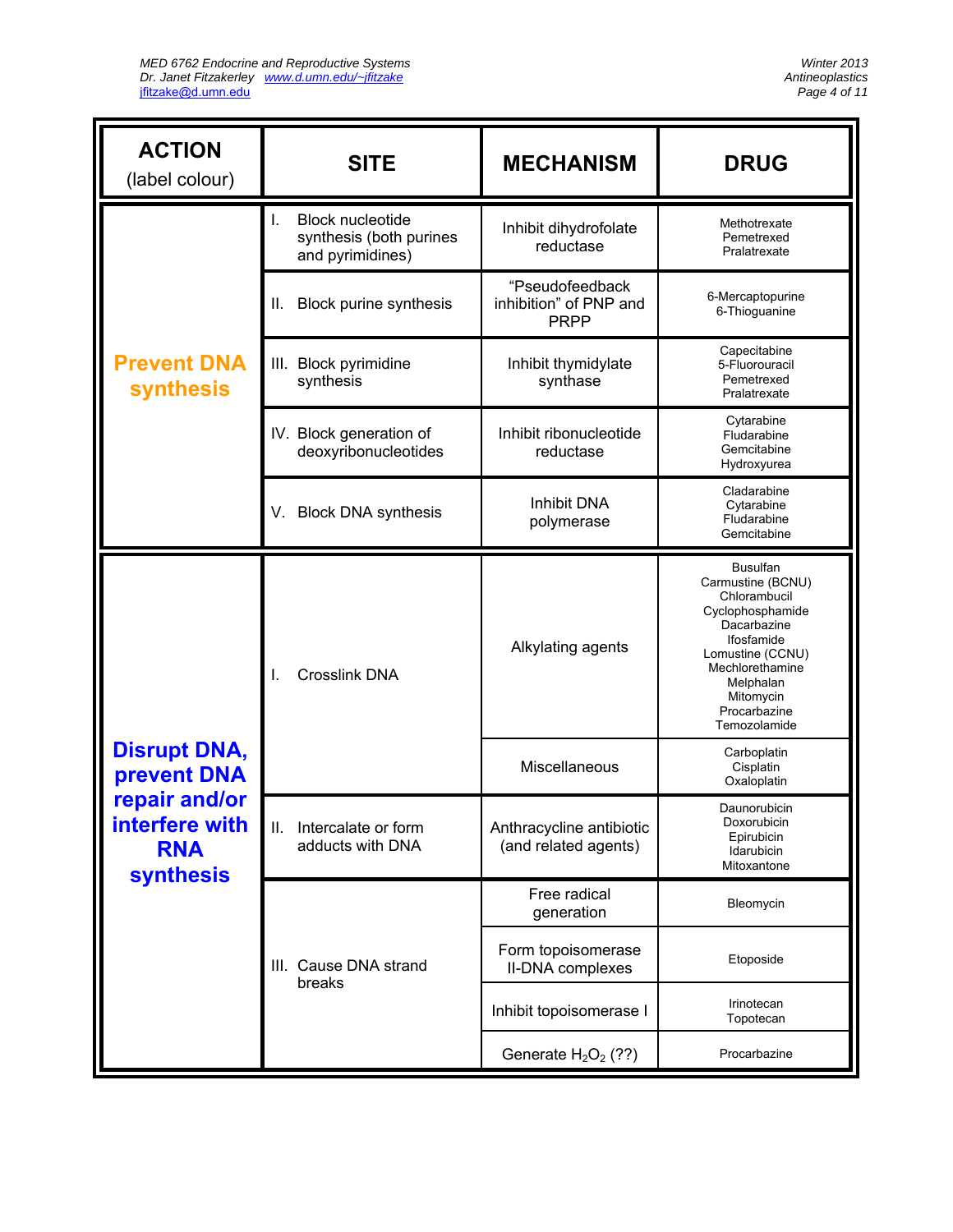| <b>Interrupt</b>                                  |                                                                                                                                                                     | Disrupt spindle formation                                                                             | Terminate spindle<br>assembly | Vinblastine<br>Vincristine<br>Vinorelbine                                     |
|---------------------------------------------------|---------------------------------------------------------------------------------------------------------------------------------------------------------------------|-------------------------------------------------------------------------------------------------------|-------------------------------|-------------------------------------------------------------------------------|
| mitosis                                           | ı.                                                                                                                                                                  |                                                                                                       | Enhance spindle<br>formation  | Paclitaxel<br>Ixabepilone                                                     |
|                                                   |                                                                                                                                                                     |                                                                                                       | Glucocorticoids               | Dexamethasone<br>Prednisone                                                   |
|                                                   |                                                                                                                                                                     |                                                                                                       | Antibiotics                   | Cyclosporine<br>Tacrolimus                                                    |
| <b>Immune</b><br>system<br>modulators             | <b>Immunosuppressives</b><br>ı.                                                                                                                                     |                                                                                                       | Antibodies                    | Alemtuzumab<br>Denileukin diftitux<br>Ibritumomab<br>Rituximab<br>Tositumomab |
|                                                   | Ш.                                                                                                                                                                  | <b>Immune system</b><br><b>stimulants</b><br>(hematopoietic agents listed<br>under supporting agents) | Cytokines                     | Interleukin 2<br>Interferon $\alpha$<br>Tumour necrosis factor $\alpha$       |
| <b>Target altered</b><br>proteins or<br>processes | Target mutated or over-<br>I.<br>expressed proteins<br>Block growth factors or<br>Ш.<br>growth factor receptors<br>(anti-VEGF listed under<br>Prevent angiogenesis) |                                                                                                       | Block bcr-abl                 | Dasatinib<br>Imatinib<br>Nilotinib                                            |
|                                                   |                                                                                                                                                                     |                                                                                                       | <b>Block HER2</b>             | Lapatanib<br>Trastuzumab                                                      |
|                                                   |                                                                                                                                                                     |                                                                                                       | <b>Block EGFR</b>             | Cetuximab<br>Erlotinib<br>Gefitinib<br>Lapatanib<br>Panitumumab               |
|                                                   |                                                                                                                                                                     |                                                                                                       | Decrease FGF<br>production    | Interferon $\alpha$                                                           |
|                                                   |                                                                                                                                                                     |                                                                                                       | Deplete asaparagine           | L-asparaginase                                                                |
|                                                   |                                                                                                                                                                     | III. Target altered processes<br>(blocking mTOR listed under<br>prevent angiogenesis)                 | Inhibit 26S<br>proteosome     | Bortezomib                                                                    |
|                                                   |                                                                                                                                                                     |                                                                                                       | Inhibit HDAC                  | Vorinostat                                                                    |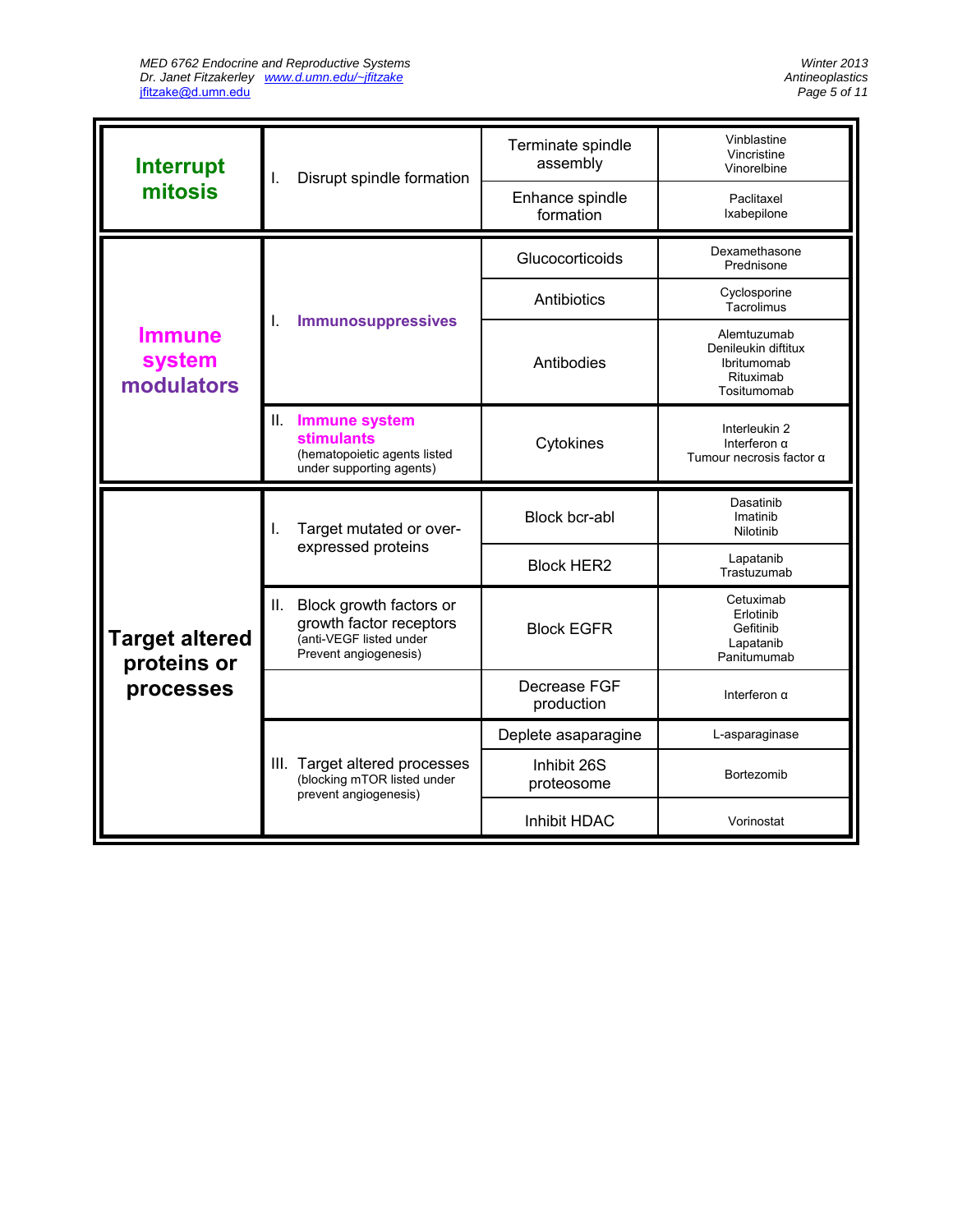| <b>Prevent</b><br>angiogenesis   | <b>Block VEGF</b>   | Bevacizumab                         |                                                      |
|----------------------------------|---------------------|-------------------------------------|------------------------------------------------------|
|                                  | <b>Block VEGF-R</b> | Pazopanib<br>Sorafenib<br>Sunitinib |                                                      |
|                                  | <b>Block mTOR</b>   | Everolimus<br>Temsirolimus          |                                                      |
|                                  |                     | Miscellaneous                       | Interleukin-12<br>Interferon $\alpha$<br>Thalidomide |
| <b>Induce</b><br>differentiation |                     | Retinoid                            | Tretinoin                                            |
|                                  |                     | Rexinoid                            | Bexarotene                                           |
|                                  |                     | Miscellaneous                       | Arsenic trioxide                                     |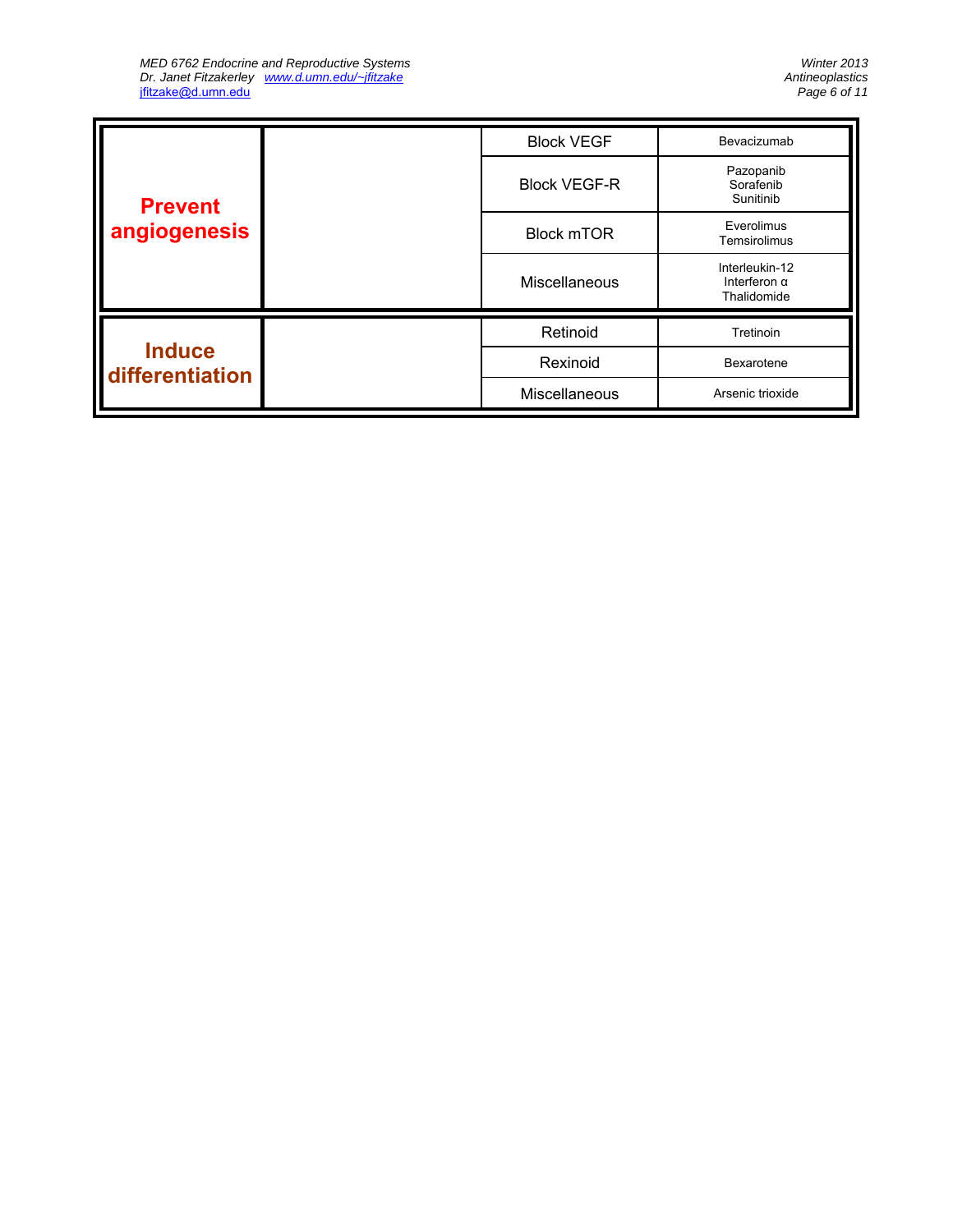| <b>Supporting</b><br>agents |                      | Erythroid growth<br>factors     | Darbepoietin<br>Erythropoietin<br>Peg-epoietin |
|-----------------------------|----------------------|---------------------------------|------------------------------------------------|
|                             | Hematopoietic agents | Myeloid growth factors          | Filgrastim<br>Pegfilgrastim<br>Sagramostim     |
|                             |                      | Megakaryocyte growth<br>factors | Interleukin 11<br>Romiplostim                  |
|                             | Miscellaneous<br>ΙΙ. |                                 | Allopurinol<br>Leucovorin<br><b>MESNA</b>      |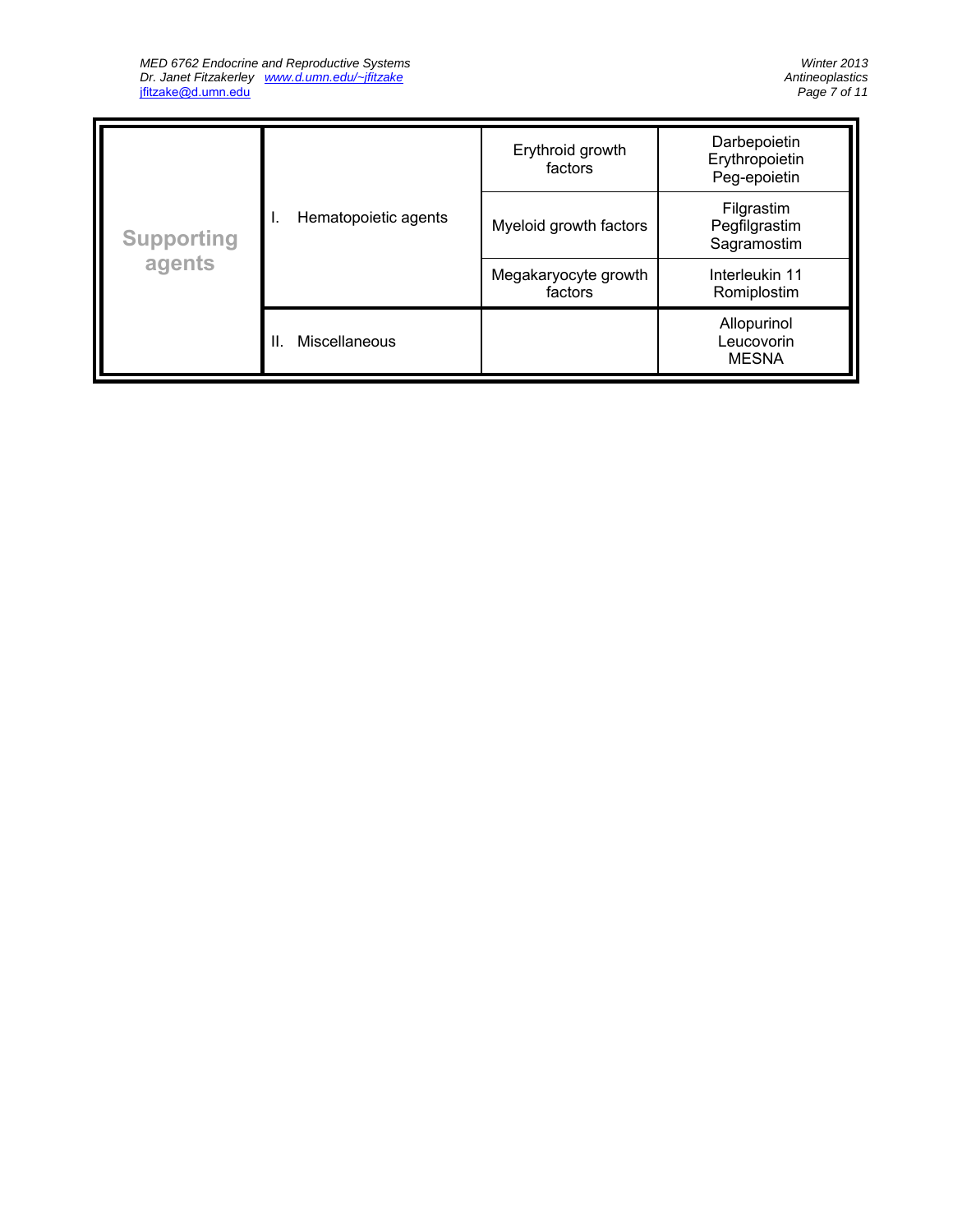#### **ORGANIZATION OF ANTINEOPLASTICS ACCORDING TO PROTEIN FUNCTION PROTEIN NORMAL ACTION ANTINEOPLASTIC**  L-asparaginase **Hydrolysis of asparagine to aspartic**<br>acid and ammonia acid and ammonia **L-ASPARAGINASE bcl-abl (non-receptor tyrosine kinase)**  Activation of transcription factors via cascade pathway **DASATANIB, IMATINIB, NILOTINIB CD20** (B-lymphocyte restricted differentiation antigen Bp35) Transmembrane protein found on pre-B and mature B lymphocytes **IBRITUMOMAB RITUXIMAB TOSITUMOMAB CD33** (gp67, p67) Sialic acid-dependent cytoadhesion molecule expressed by monocytic/myeloid lineage cells **GEMTUZUMAB CD52**  CAMPATH-1 antigen; GPI-anchored protein expressed at high levels on thymocytes, lymphocytes, monocytes, and macrophages **ALEMTUZUMAB Cyclophilin**  Allows calcineurin activation, ultimately resulting in decreased secretion of IL-2 **CYCLOSPORINE Cytochrome P450**  Hydroxylation of aromatic and aliphatic compounds (can activate or inactivate antineoplastic drugs) **CYCLOPHOSPHAMIDE PROCARBAZINE DOXORUBICIN PACLITAXEL Dihydropyrimidine dehydrogenase**  Liver and gut enzyme that degrades thymidine nucleotides **5-FLUOROURACIL Dihydrofolate reductase (DHFR)**  Converts dihydrofolate to tetrahydrofolate **METHOTREXATE PEMETREXED DNA Polymerase Copies DNA templates during DNA** replication **CYTARABINE GEMCITABINE EGFR Binds epidermal growth factor CETUXIMAB, ERLOTINIB, GEFITINIB, LAPATANIB, PANITUMUMAB Fibroblast growth factor (FGF)** Angiogenic protein **INTERFERON <sup>α</sup> FK-binding protein**  Allows calcineurin activation, ultimately resulting in decreased secretion of IL-2 **TACROLIMUS**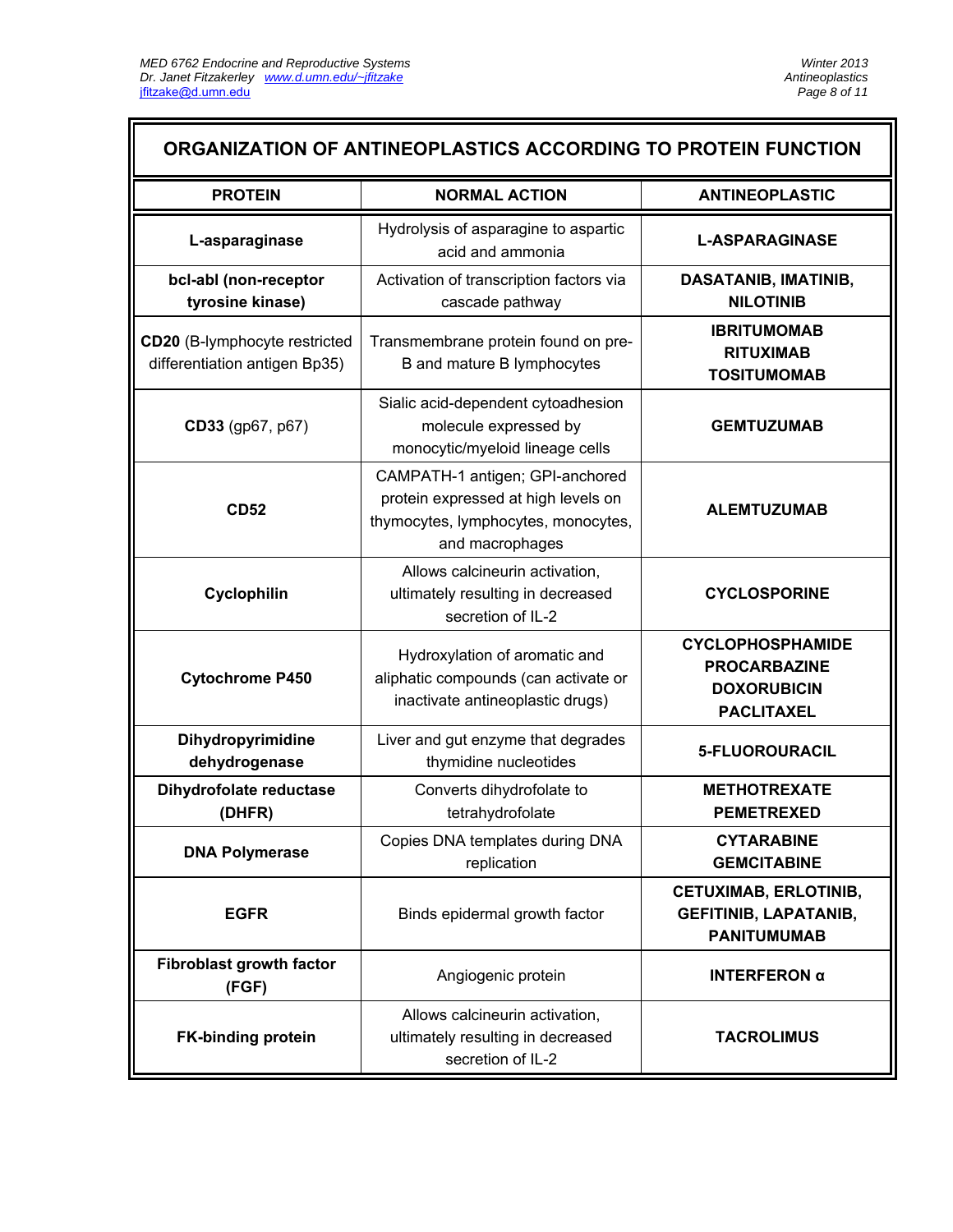| <b>Glutathione peroxidase</b>                                                 | Oxidizes glutathione                                                                                                               | <b>DOXORUBICIN</b>                                                             |
|-------------------------------------------------------------------------------|------------------------------------------------------------------------------------------------------------------------------------|--------------------------------------------------------------------------------|
| P-glycoprotein                                                                | Drug transport out of cells                                                                                                        | Multidrug resistance                                                           |
| <b>Guanylyl kinase</b>                                                        | Converts GMP to GDP                                                                                                                | <b>6-MERCAPTOPURINE</b><br><b>6-THIOGUANINE</b>                                |
| HER <sub>2</sub>                                                              | Transmembrane protein<br>overexpressed in breast cancer                                                                            | <b>LAPATINIB</b><br><b>TRASTUZUMAB</b>                                         |
| Histone deacetylase (HDAC)                                                    | Removes acetyl groups from lysine<br>residues leading to the formation of<br>condensed and transcriptionally<br>silenced chromatin | <b>VORINOSTAT</b>                                                              |
| Hypoxanthine-guanine<br>phosphoribosyl transferase<br>(HGPRT)                 | "Salvage" enzyme for recoversion of<br>purines                                                                                     | <b>6-MERCAPRTOPURINE</b><br><b>6-THIOGUANINE</b>                               |
| Interleukin 2<br>(itself an antineoplastic)                                   | Cytokine that induces and expands a<br>T cell response                                                                             | <b>DENILEUKIN DIFTITUX</b>                                                     |
| <b>mTOR</b>                                                                   | Intracellular serine/threonine kinase<br>involved in regulation of cell<br>proliferation and angiogenesis                          | <b>EVEROLIMUS</b><br><b>TEMSIROLIMUS</b>                                       |
| p53 gene product                                                              | Cell cycle checkpoint that is mutated<br>in 50% of human cancers                                                                   | <b>ALKYLATING AGENTS</b>                                                       |
| $PML-RAR\alpha$                                                               | Fusion protein of retinoic acid<br>receptor and promyelocytic protein<br>produced via translocation in APL                         | <b>ARSENIC TRIOXIDE</b><br><b>TRETINOIN</b>                                    |
| 26S Proteosome                                                                | Large protein complex that degrades<br>ubiquitinated proteins                                                                      | <b>BORTEZOMIB</b>                                                              |
| <b>PRPP</b> glutamyl<br>amidotransferase                                      | 1 <sup>st</sup> committed step in purine synthesis                                                                                 | <b>6-MERCAPTOPURINE</b><br><b>6-THIOGUANINE</b>                                |
| <b>Purine nucleoside</b><br>phosphorylase (PNP)                               | 1 <sup>st</sup> step in purine synthesis                                                                                           | <b>6-MERCAPTOPURINE</b><br><b>6-THIOGUANINE</b>                                |
| Pyrimidine monophosphate<br>kinase                                            | Converts UMP to UDP                                                                                                                | 5-FLUOROURACIL                                                                 |
| Reduces nucleoside diphosphates to<br>Ribonucleotide reductase<br>deoxy forms |                                                                                                                                    | <b>GEMCITABINE</b><br><b>HYDROXYUREA</b>                                       |
| <b>VEGF</b><br><b>VEGF-R</b>                                                  | Receptor for vascular endothelial<br>growth factor (needed for<br>angiogenesis)                                                    | <b>BEVACIXIMAB</b><br><b>PAZOPANIB</b><br><b>SORAFENIB</b><br><b>SUNITINIB</b> |
| Thymidine phosphorylase                                                       | Converts capecitabine to 5-FU<br>(preferentially in cancer cells)                                                                  | <b>CAPECITABINE</b>                                                            |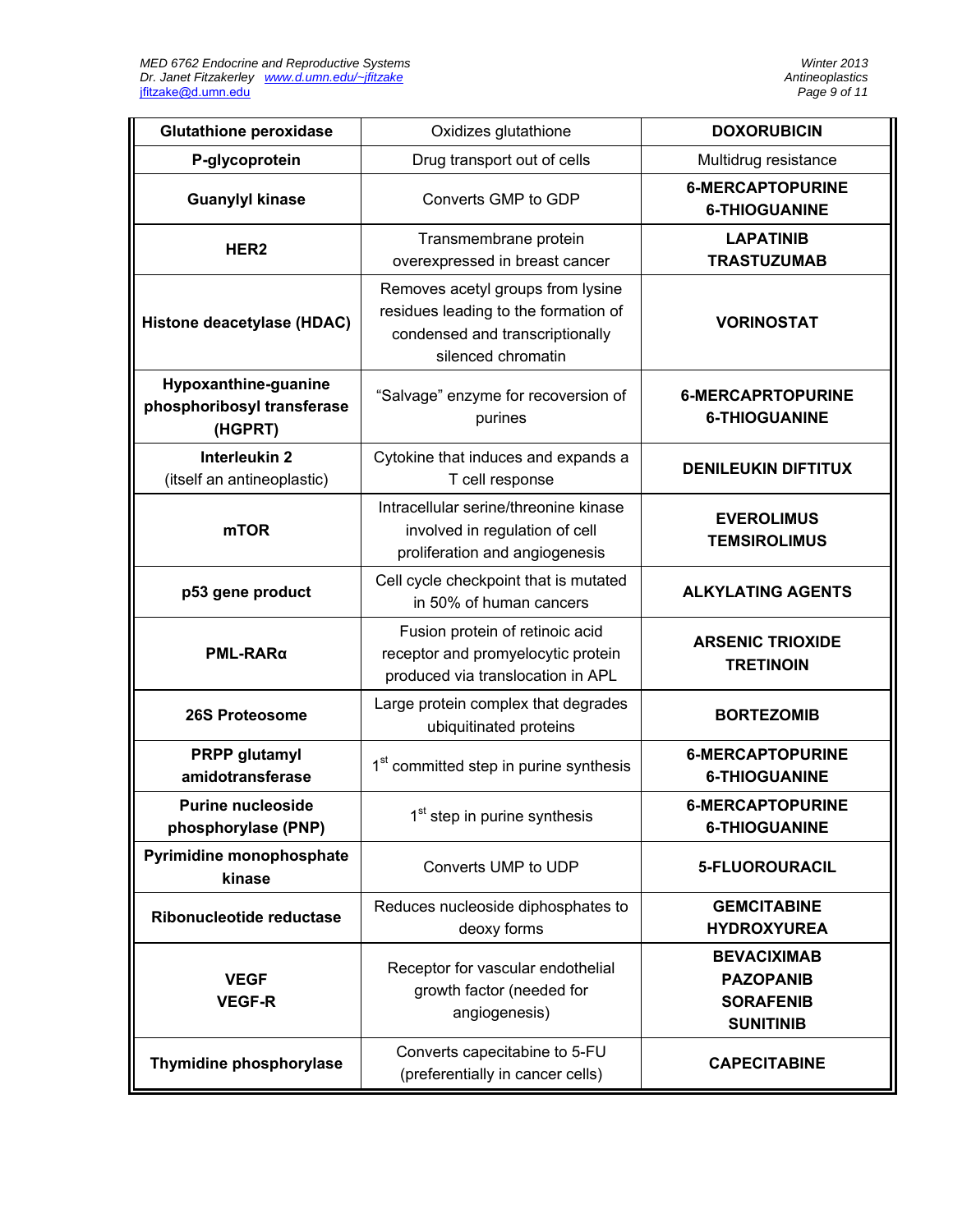| <b>Topoisomerase I</b>                       | Reversible nuclease that breaks<br>phosphodiesterase bonds resulting in<br>a transient single-strand break                  | <b>IRINOTECAN</b>                                           |
|----------------------------------------------|-----------------------------------------------------------------------------------------------------------------------------|-------------------------------------------------------------|
| <b>Topoisomerase II</b>                      | Makes a temporary DNA break, then<br>causes $2^{nd}$ half of double helix to pass<br>through the break before resealing it. | <b>DOXORUBICIN</b><br><b>ETOPOSIDE</b>                      |
| <b>Thymidylate synthase</b>                  | TMP synthesis                                                                                                               | <b>CAPECITABINE</b><br>5-FLUOROURACIL<br><b>PEMETREXED</b>  |
| <b>Tubulin</b>                               | Key component of mitotic spindle and<br>microtubules (axon transport,<br>cytoskeleton)                                      | IXABEPILONE, PACLITAXEL,<br><b>VINBLASTINE, VINCRISTINE</b> |
| Xanthine oxidase                             | Converts xanthine to uric acid                                                                                              | <b>ALLOPURINOL</b><br><b>6-MERCAPTOPURINE</b>               |
| Vascular endothelial growth<br>factor (VEGF) | Angiogenic growth factor                                                                                                    | <b>BEVACIXIMAB</b>                                          |